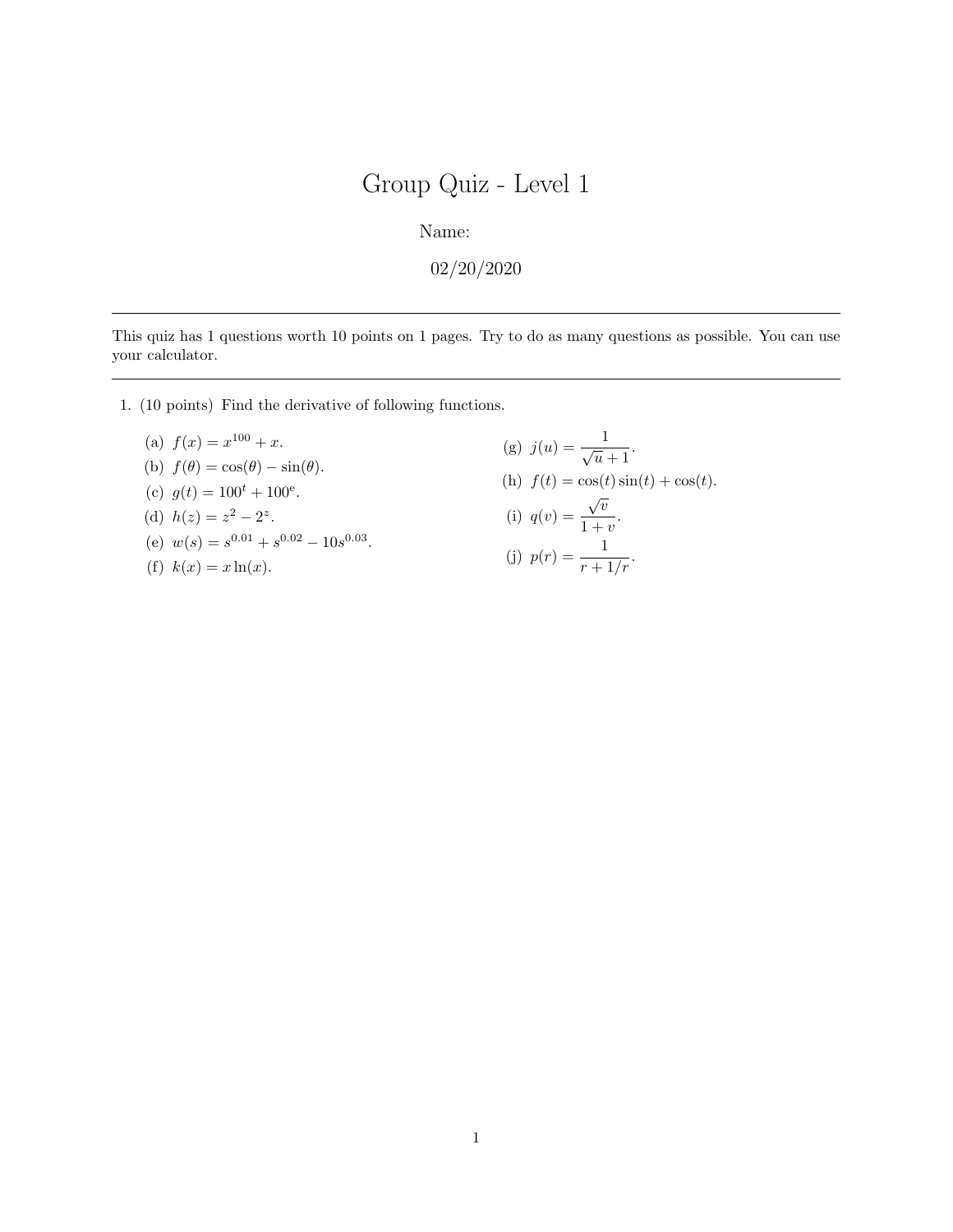Name:

 $02/20/2020$ 

This quiz has 1 questions worth 20 points on 1 pages. Try to do as many questions as possible. You can use your calculator.

1. (20 points) Find the derivative of following functions.

(a) 
$$
g(t) = e^{-2t}
$$
.  
\n(b)  $f(t) = 2^{t/\ln(3)}$ .  
\n(c)  $g(t) = (\cos(t) - \sin(t))^5$ .  
\n(d)  $j(r) = (r^6 - 1)^3 (r^3 + r^2 + 1)^7$ .  
\n(e)  $m(z) = \frac{z}{\sqrt{1+z}}$ .  
\n(f)  $h(s) = e^{2e^{3s}}$ .

(g) 
$$
k(x) = \ln(\cos(x)).
$$

(h) 
$$
p(u) = \sqrt{u}e^{\sqrt{u}}
$$
.

(i) 
$$
q(t) = \frac{\sin(e^t)}{t^{3/2}}
$$
.

(j) 
$$
f(v) = \frac{v}{\sqrt{1 - (v/v_0)^2}}
$$
.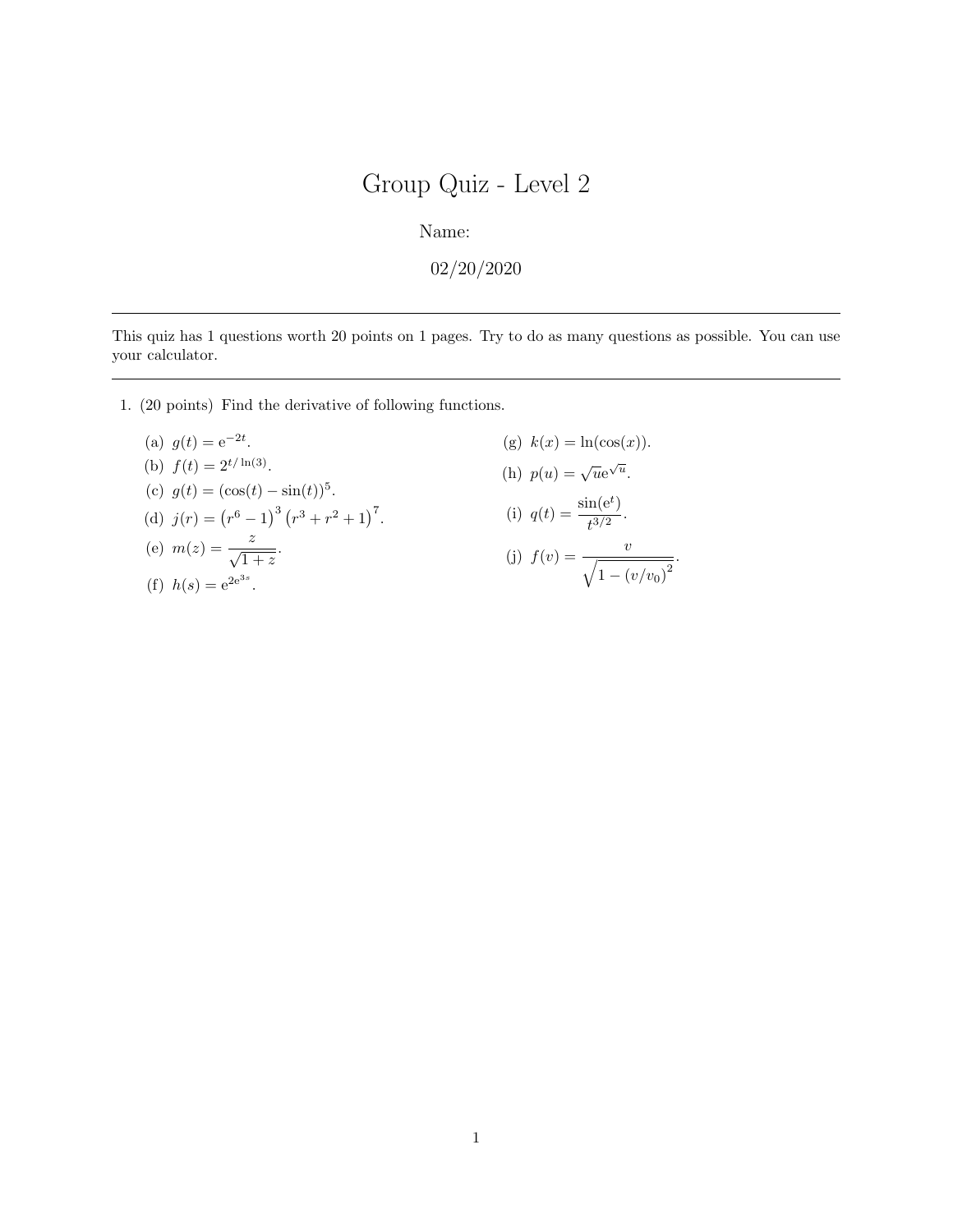Name:

02/20/2020

This quiz has 1 questions worth 12 points on 1 pages. Try to do as many questions as possible. You can use your calculator.

1. Part of the graph of a piecewise defined function  $f(x)$  is shown below. Note that  $f(x)$  is defined on all real numbers and this graph is large enough to show all features of f.



The graph of  $x \le -1$  is given by  $f(x) = x^2 + 2x + 2$ , and the graphs for  $x > -1$  are linear. The graph goes through  $(-1, 1)$ ,  $(2, -1)$  and  $(5, 2)$ . For each of the following, write answers in *exact form* if exist, otherwise write DNE.

- (a) (4 points) Let  $h(x) = \frac{f(2x)}{f(-x)}$ . Find  $h'(x)$  and  $h'(2)$ .
- (b) (4 points) Let  $g(x) = f(f(f(x)))$ . Find  $g'(x)$  and  $g'(2)$ .

(c) (4 points) Let 
$$
j(x) = f\left(\frac{1+f(x)}{1-f(x)}\right)
$$
. Find  $j'(x)$  and  $j'(0)$ .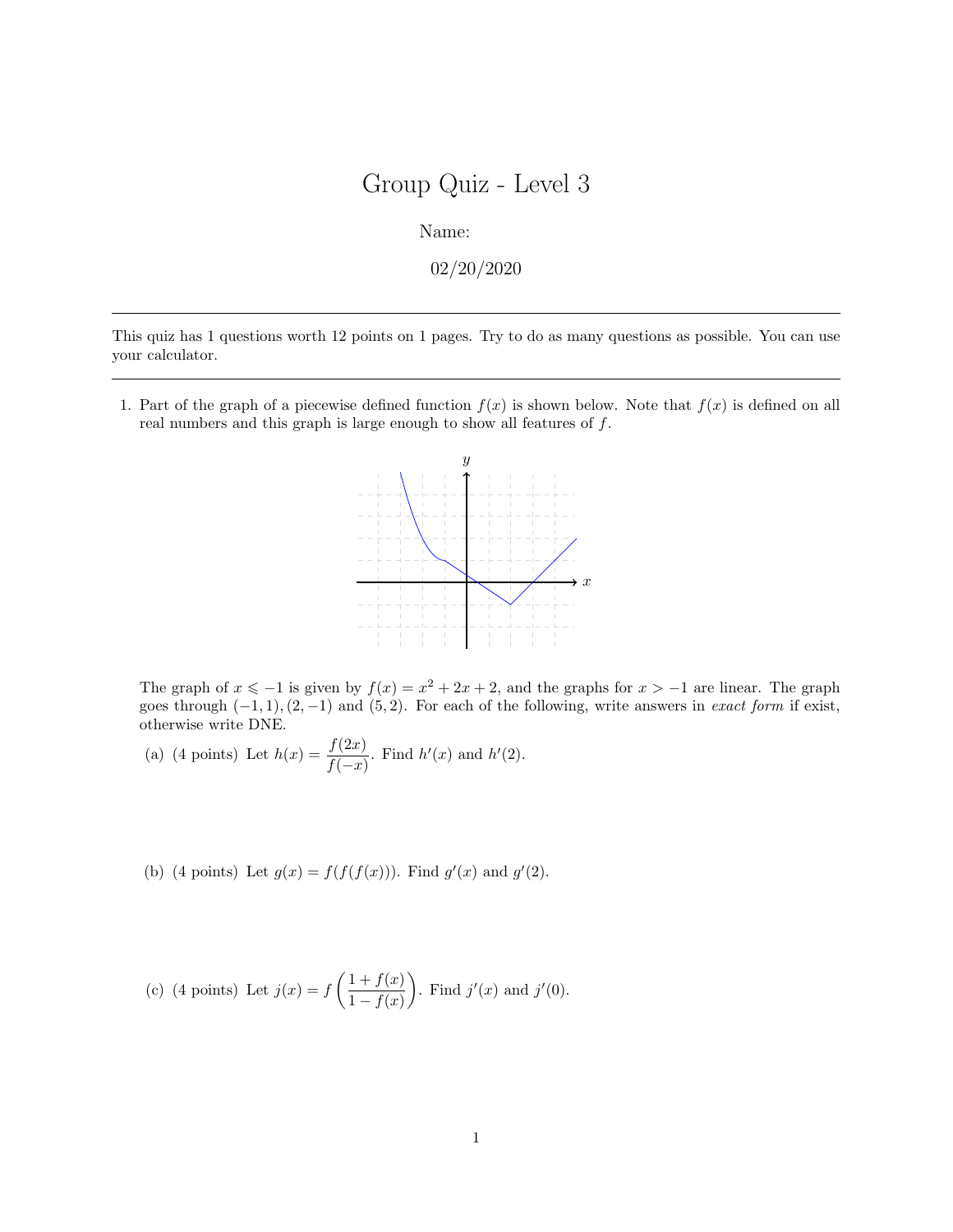Name:

 $02/20/2020$ 

This quiz has 2 questions worth 14 points on 1 pages. Try to do as many questions as possible. You can use your calculator.

1. (4 points) Let  $f(x) = \sin^2(x)$ . Find  $4f(x) + f''(x)$ .

2. The hyperbolic trigonometric function  $\cosh(x)$  and  $\sinh(x)$  is defined by

$$
cosh(x) = \frac{e^x + e^{-x}}{2}
$$
  $sinh(x) = \frac{e^x - e^{-x}}{2}$ 

Find following derivatives

- (a) (4 points)  $(\cosh(x))''$  and  $(\sinh(x))''$ .
- (b) (4 points)  $(\cosh^2(x))'$  and  $(\sinh^2(x))'$ .
- (c) (2 points) If we write  $f(x) = \cosh^2(x) \sinh^2(x)$ , then what is  $f'(x)$ ? What does it tell you about  $f(x)$ ? What is  $f(x)$ ?